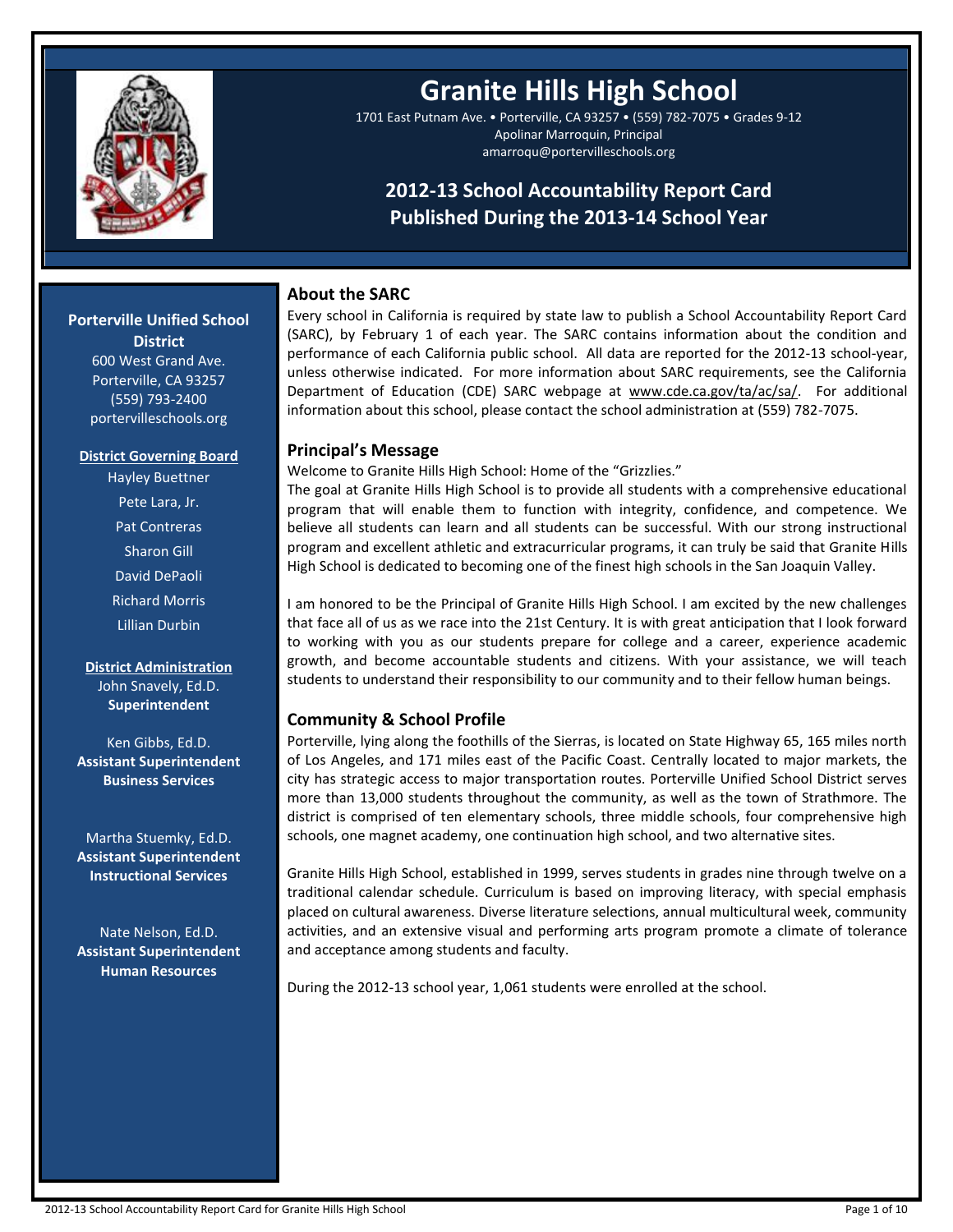# **Opportunities for Parental Involvement**

Parents and the community are very supportive of the educational programs in the Porterville Unified School District. The Booster Club plays an active role in the community and at each school site through fundraising and special activities.

Parents and guardians are always welcome on campus and can support their child's learning environment by:

- 1) Monitoring school attendance and academic progress using school-wide ABI tracking system
- 2) Participating in extra-curricular activities
- 3) Monitoring and regulating television viewing, while reinforcing good study habits at home
- 4) Planning and participating in activities at home that are supportive of classroom activities
- 5) Volunteering at school
- 6) Participating in decision-making processes by attending English Learner Advisory Committee and/or School Site Council meetings.

## **Contact Information**

Parents who wish to participate in the school's leadership teams, school committees, school activities, or become a volunteer may contact the main office at (559) 782-7075. The district's website (www.portervilleschools.org) also provides a variety of helpful resources and information for parents, students, staff, and community members.

| <b>Student Enrollment by Grade Level</b>        |       |  |  |  |
|-------------------------------------------------|-------|--|--|--|
| <b>Number of Students</b><br><b>Grade Level</b> |       |  |  |  |
| Gr. 9                                           | 338   |  |  |  |
| Gr. 10<br>282                                   |       |  |  |  |
| Gr. 11<br>259                                   |       |  |  |  |
| Gr. 12<br>215                                   |       |  |  |  |
| Total                                           | 1.094 |  |  |  |

| <b>Student Enrollment by Group</b>     |                                    |  |  |  |
|----------------------------------------|------------------------------------|--|--|--|
| Group                                  | <b>Percent of Total Enrollment</b> |  |  |  |
| <b>Black or African American</b>       | 0.5                                |  |  |  |
| American Indian or Alaska Native       | 1.3                                |  |  |  |
| Asian                                  | 1.3                                |  |  |  |
| <b>Filipino</b>                        | 0.7                                |  |  |  |
| <b>Hispanic or Latino</b>              | 81.9                               |  |  |  |
| Native Hawaiian/Pacific Islander       | 0.4                                |  |  |  |
| White                                  | 13.4                               |  |  |  |
| Two or More Races                      | 0.3                                |  |  |  |
| <b>Socioeconomically Disadvantaged</b> | 90.3                               |  |  |  |
| <b>English Learners</b>                | 35.9                               |  |  |  |
| <b>Students with Disabilities</b>      | 5.1                                |  |  |  |

|                              | <b>Average Class Size and Class Size Distribution</b> |      |                                |               |    |               |    |    |    |    |    |    |
|------------------------------|-------------------------------------------------------|------|--------------------------------|---------------|----|---------------|----|----|----|----|----|----|
| <b>Number of Classrooms*</b> |                                                       |      |                                |               |    |               |    |    |    |    |    |    |
| <b>Average Class Size</b>    |                                                       |      | $1 - 20$<br>$21 - 32$<br>$33+$ |               |    |               |    |    |    |    |    |    |
| Year                         | 11                                                    | 12   | 13                             | 11            | 12 | 13            | 11 | 12 | 13 | 11 | 12 | 13 |
| <b>English</b>               | 23.9                                                  | 23   | 20                             | 16            | 20 | 25            | 32 | 26 | 25 | 3  | 1  | 8  |
| Math                         | 25.2                                                  | 26   | 27                             | 15            | 11 | 8             | 23 | 20 | 20 | 6  | 9  | 14 |
| <b>Science</b>               | 31                                                    | 27.1 | 26                             | $\mathfrak z$ | 7  | 8             | 8  | 22 | 24 | 14 | 3  | 3  |
| SS                           | 32.2                                                  | 29.2 | 29                             | 0             | 1  | $\mathfrak z$ | 14 | 14 | 18 | 12 | 11 | 9  |

Number of classes indicates how many classrooms fall into each size category (a range of total students per classroom). At the secondary school level, this information is reported by subject area, English, Math, Science and Social Science (SS), rather than grade level.

| <b>Suspensions and Expulsions</b> |                                     |           |           |  |  |  |  |
|-----------------------------------|-------------------------------------|-----------|-----------|--|--|--|--|
| <b>School</b>                     | $10 - 11$<br>$12 - 13$<br>$11 - 12$ |           |           |  |  |  |  |
| <b>Suspensions Rate</b>           | 9.76                                | 14.61     | 10.88     |  |  |  |  |
| <b>Expulsions Rate</b>            | 1.66                                | 0.09      | 0.09      |  |  |  |  |
| <b>District</b>                   | $10 - 11$                           | $11 - 12$ | $12 - 13$ |  |  |  |  |
| <b>Suspensions Rate</b>           | 11.96                               | 11.83     | 7.97      |  |  |  |  |
| <b>Expulsions Rate</b>            | 1.03                                | 0.14      | 0.17      |  |  |  |  |

The rate of suspensions and expulsions is calculated by dividing the total number of incidents by the total enrollment (and multiplying by 100).

#### **School Safety Plan**

This section provides information about the school's comprehensive safety plan, including the dates on which the safety plan was last reviewed, updated, and discussed with faculty; as well as a brief description of the key elements of the plan.

The safety of students and staff is a primary concern of Granite Hills High School. Teachers and administrators supervise students on campus before and after school and during breaks, while noon-duty supervisors monitor students during the lunch break. All visitors must sign in at the principal's office and receive proper authorization to be on campus. Visitors are asked by the staff to display their pass at all times. PUSD has also mandated that all district employees wear proper identification badges.

The School Site Safety Plan was most recently revised in fall 2010 by the Assistant Principal. Key elements of the plan focus on emergency preparedness. The school is in compliance with the laws, rules, and regulations pertaining to hazardous materials and state earthquake standards. Emergency drills are held on a regular basis. In addition to the emergency drills, all PUSD employees have participated in Active Shooter Awareness Training, provided by Porterville Police Department.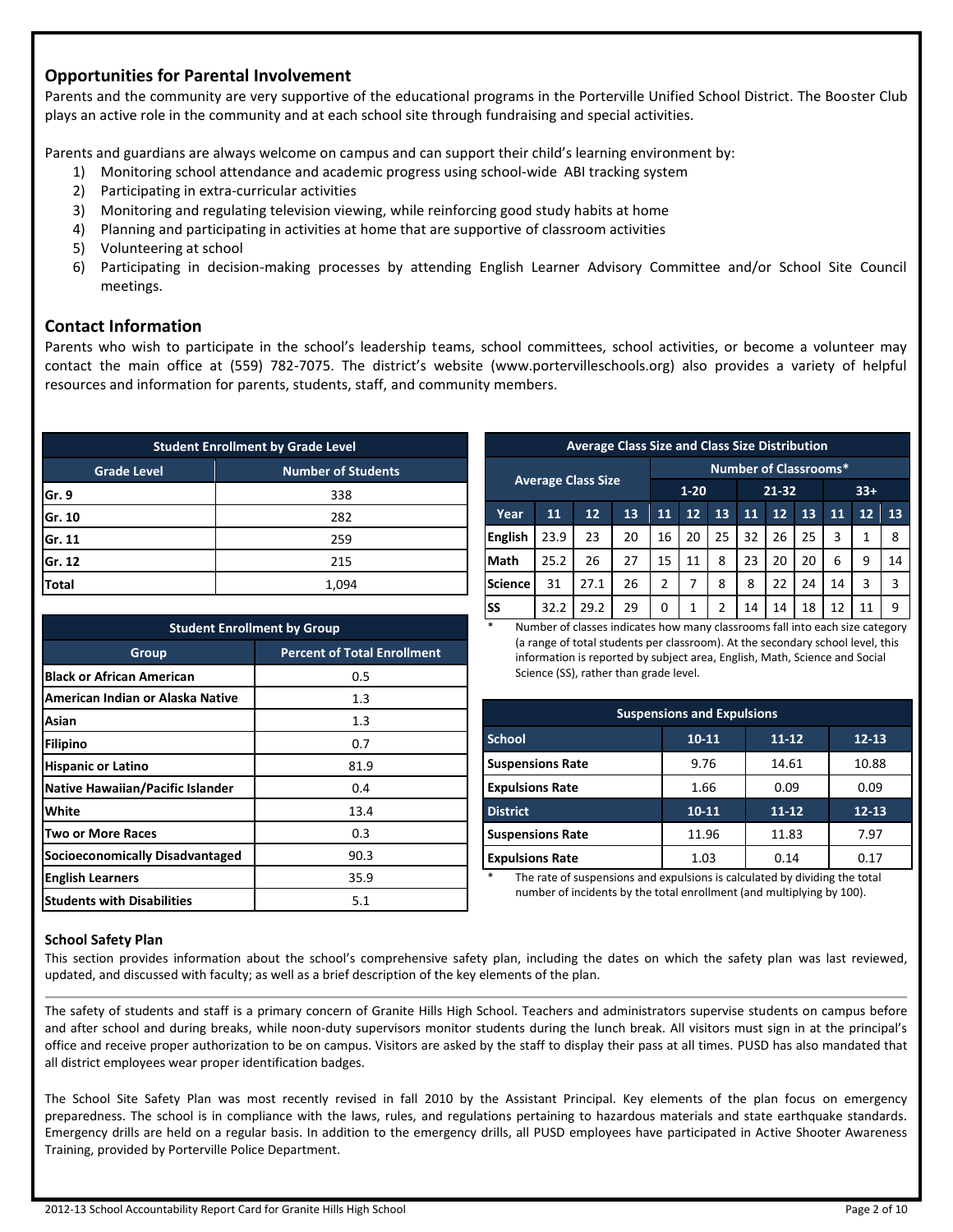#### **School Facility Conditions and Planned Improvements (School Year 2013-14)**

This section provides information from the most recent Facility Inspection Tool (FIT) data (or equivalent), including:

- Description of the safety, cleanliness, and adequacy of the school facility
- Description of any planned or recently completed facility improvements
- The year and month in which the data were collected
- Description of any needed maintenance to ensure good repair

#### **Year and month in which data were collected:** October 2013

Granite Hills High School was originally constructed in 1999 and is currently comprised of 58 classrooms (including portables), a library/media center, three computer labs, two science labs, two staff rooms, a cafeteria, six athletic fields, two gymnasiums, an olympic-size swimming pool, the main office, the guidance office, and the career center. Additionally, in 2002-03, construction of a 7,000-seat football/soccer stadium was completed, named for Jacob C. Rankin. In the summer of 2009 a new surface was added to "The Pyramid". The chart displays the results of the most recent school facilities inspection, provided by the district in December 2011.

#### **School Facility Good Repair Status (School Year 2013-14)**

This section provides information from the most recent Facility Inspection Tool (FIT) data (or equivalent), including:

- Determination of repair status for systems listed
- Description of any needed maintenance to ensure good repair
- The Overall Rating (bottom row)

|                                                                      | <b>School Facility Good Repair Status</b> |                                 |                                 |                                                                                                                                                                                                                                                                                                                                                                                                                                                                                                                                                                                                                                                                                                                                                                                                                                     |  |  |
|----------------------------------------------------------------------|-------------------------------------------|---------------------------------|---------------------------------|-------------------------------------------------------------------------------------------------------------------------------------------------------------------------------------------------------------------------------------------------------------------------------------------------------------------------------------------------------------------------------------------------------------------------------------------------------------------------------------------------------------------------------------------------------------------------------------------------------------------------------------------------------------------------------------------------------------------------------------------------------------------------------------------------------------------------------------|--|--|
|                                                                      |                                           | <b>Repair Status</b>            |                                 | <b>Repair Needed and</b>                                                                                                                                                                                                                                                                                                                                                                                                                                                                                                                                                                                                                                                                                                                                                                                                            |  |  |
| <b>System Inspected</b>                                              | Good                                      | Fair                            | Poor                            | <b>Action Taken or Planned</b>                                                                                                                                                                                                                                                                                                                                                                                                                                                                                                                                                                                                                                                                                                                                                                                                      |  |  |
| Systems:<br>Gas Leaks, Mechanical/HVAC, Sewer                        | [X]                                       | $\lceil$                        | $\lceil$                        |                                                                                                                                                                                                                                                                                                                                                                                                                                                                                                                                                                                                                                                                                                                                                                                                                                     |  |  |
| Interior:<br><b>Interior Surfaces</b>                                | $\begin{bmatrix} \end{bmatrix}$           | $\begin{bmatrix} \end{bmatrix}$ | [X]                             | Library 200 Bldg - Some stained and<br>damaged ceiling tiles. Multi-Use 300 bldg -<br>Some stained and damaged ceiling tiles.<br>Classroom 400 wing - Some stained and<br>damaged ceiling tiles (rooms 404, 407,<br>408, 409, 410, 411, 412, 413, and 414).<br>Classroom 500 wing - Some stained and<br>damaged ceiling tiles (rooms 504, 505b,<br>507, 508, 509, 510, 511, 513, and 514a).<br>Classroom 600 wing - Some stained and<br>damaged ceiling tiles (rooms 603, 605,<br>and 606). Gym 902 - Missign ceiling tiles.<br>Classroom 1000 Wing - Stained or<br>damaged ceiling tiles and small tear in<br>tackboard fabric. Classroom 1100 Wing -<br>Stained or damaged ceiling tiles and small<br>tear in tackboard fabric.<br>Sinks not working 500 building.<br>Carpet is Badly Stained From Spilled Paint<br>800 building. |  |  |
| <b>Cleanliness:</b><br>Overall Cleanliness, Pest/ Vermin Infestation | $[{\sf X}]$                               | $\lceil$ $\rceil$               | $\left[ \ \right]$              |                                                                                                                                                                                                                                                                                                                                                                                                                                                                                                                                                                                                                                                                                                                                                                                                                                     |  |  |
| <b>Electrical:</b><br>Electrical                                     | $[{\sf X}]$                               | $\left[ \ \right]$              | $\begin{bmatrix} \end{bmatrix}$ | Gym 903 - Broken light lens.<br>Gym 904 - Broken light lens.<br>Main Gym- Light out<br>Boys and Girls Locke Room- Light out                                                                                                                                                                                                                                                                                                                                                                                                                                                                                                                                                                                                                                                                                                         |  |  |
| <b>Restrooms/Fountains:</b><br>Restrooms, Sinks/ Fountains           | $[{\sf X}]$                               | $\begin{bmatrix} \end{bmatrix}$ | $\left[ \ \right]$              | Gym Building- Main Gym - Broken drinking<br>fountain, missing tile at fountain area.<br>Boys Restroom 1000 Building- Broken<br>Hand Dryer/Graffiti On Wall/Broken Light<br>Switch/Broken Urnal<br>Water Fountain 1000 building- Water<br>Fountain Doesn't Work                                                                                                                                                                                                                                                                                                                                                                                                                                                                                                                                                                      |  |  |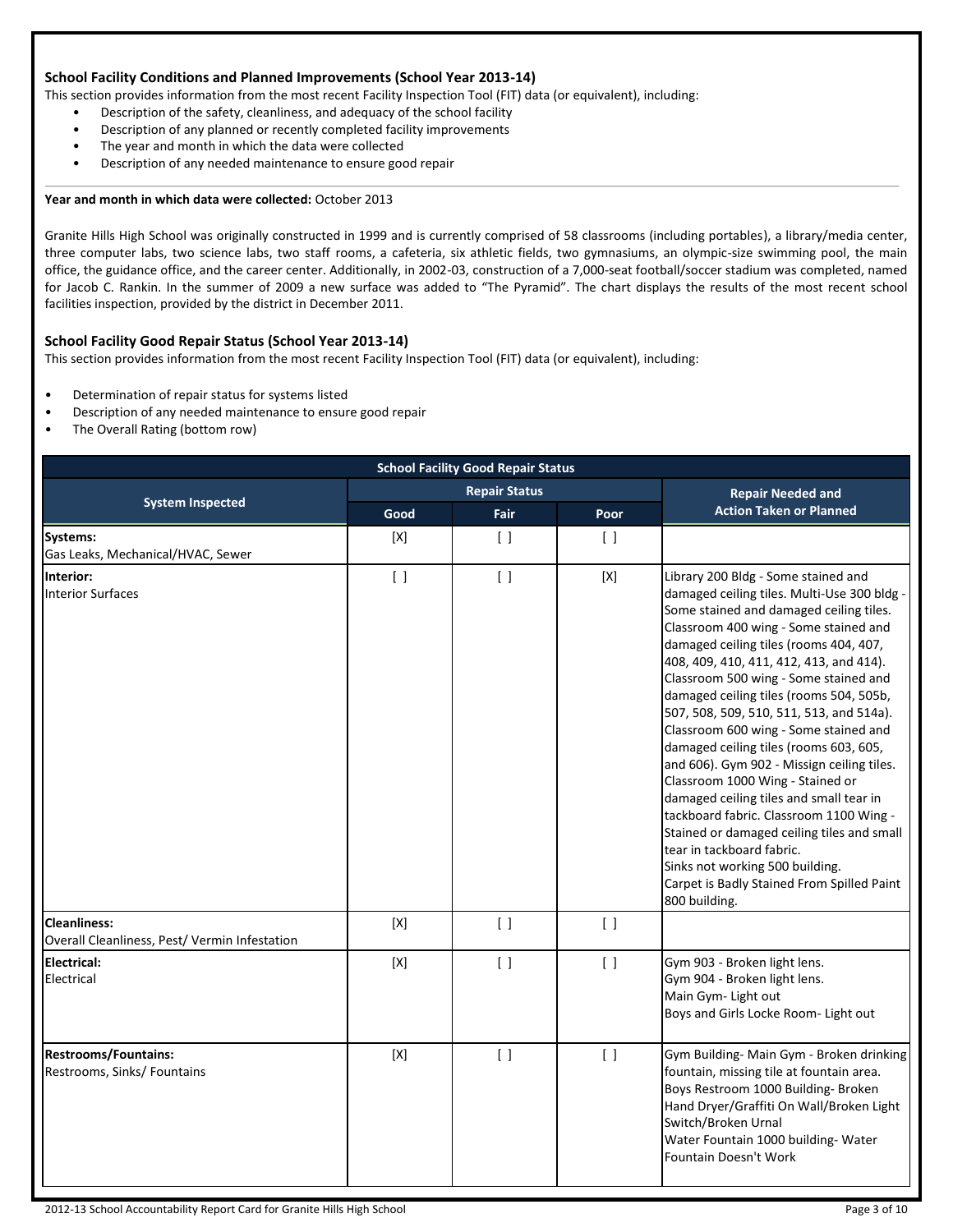| <b>School Facility Good Repair Status</b>                              |                  |      |                      |                          |                                                             |
|------------------------------------------------------------------------|------------------|------|----------------------|--------------------------|-------------------------------------------------------------|
|                                                                        |                  |      | <b>Repair Status</b> | <b>Repair Needed and</b> |                                                             |
| <b>System Inspected</b>                                                | Good             |      | <b>Fair</b>          | Poor                     | <b>Action Taken or Planned</b>                              |
| Safety:<br>Fire Safety, Hazardous Materials                            | [X]              |      | - 1                  |                          |                                                             |
| <b>Structural:</b><br><b>Structural Damage, Roofs</b>                  | [X]              |      |                      |                          |                                                             |
| External:<br>Playground/School Grounds, Windows/<br>Doors/Gates/Fences | [X]              |      |                      |                          | Gym Building- Mini Gym - Leaking at<br>windows on occasion. |
| <b>Overall Rating</b>                                                  | <b>Exemplary</b> | Good | Fair                 | Poor                     |                                                             |
|                                                                        |                  | [X]  |                      |                          |                                                             |

| <b>Teacher Credentials</b>                         |           |           |           |  |  |  |  |
|----------------------------------------------------|-----------|-----------|-----------|--|--|--|--|
| <b>School</b><br>$10-11$<br>$11 - 12$<br>$12 - 13$ |           |           |           |  |  |  |  |
| <b>Fully Credentialed</b>                          | 49        | 49        | 49        |  |  |  |  |
| <b>Without Full Credential</b>                     |           |           | n         |  |  |  |  |
| <b>Teaching Outside Subject Area</b>               | 3         | 6         | 6         |  |  |  |  |
| <b>Districtwide</b>                                | $10 - 11$ | $11 - 12$ | $12 - 13$ |  |  |  |  |
| <b>Fully Credentialed</b>                          |           |           | 563       |  |  |  |  |
| <b>Without Full Credential</b>                     |           |           |           |  |  |  |  |

| <b>Teacher Misassignments and Vacant Teacher Positions at this School</b> |  |   |  |  |  |  |
|---------------------------------------------------------------------------|--|---|--|--|--|--|
| $11 - 12$<br>$12 - 13$<br><b>School</b><br>13-14                          |  |   |  |  |  |  |
| <b>Teachers of English Learners</b>                                       |  |   |  |  |  |  |
| <b>Total Teacher Misassignments</b>                                       |  | O |  |  |  |  |
| <b>Vacant Teacher Positions</b>                                           |  |   |  |  |  |  |

"Misassignments" refers to the number of positions filled by teachers who lack legal authorization to teach that grade level, subject area, student group, etc.

#### **Professional Development**

This section provides information on the number of days provided for professional development and continuous professional growth in the most recent three year period.

A constructive evaluation process promotes quality instruction and is a fundamental element in a sound educational program. Evaluations and formal observations are designed to encourage common goals and to comply with the state's evaluation criteria and district policies. Temporary and probationary teachers are evaluated annually and tenured teachers are evaluated every other year.

Evaluations are conducted by site administrators, who have been trained and certified for competency to perform teacher evaluations. Evaluation criteria includes the following:

- Engaging and Supporting all Students in Learning
- Understanding and Organizing Subject Matter for Student Learning
- Assessing Student Learning
- Creating and Maintaining Effective Environments for Student Learning
- Planning Instruction and Designing Learning Experiences for all Students
- Developing as a Professional Educator

Staff members build teaching skills and concepts through participating in professional development that focus on improving instruction and assessment. Teacher collaboration time is utilized during Monday extended day schedule.

During this time, teachers are offered a broad-based variety of professional growth opportunities in curriculum, teaching strategies, and methodologies. The school uses the Best Practices teaching strategies and teachers are trained in the techniques each year. PUSD is currently transitioning and fostering change in the areas of Common Core, one to one technology and Linked Learning.

For additional support in their profession, teachers may enlist the services of the district's Beginning Teacher Support and Assessment (BTSA) facilitator and/or the Peer Assistance and Review (PAR) program.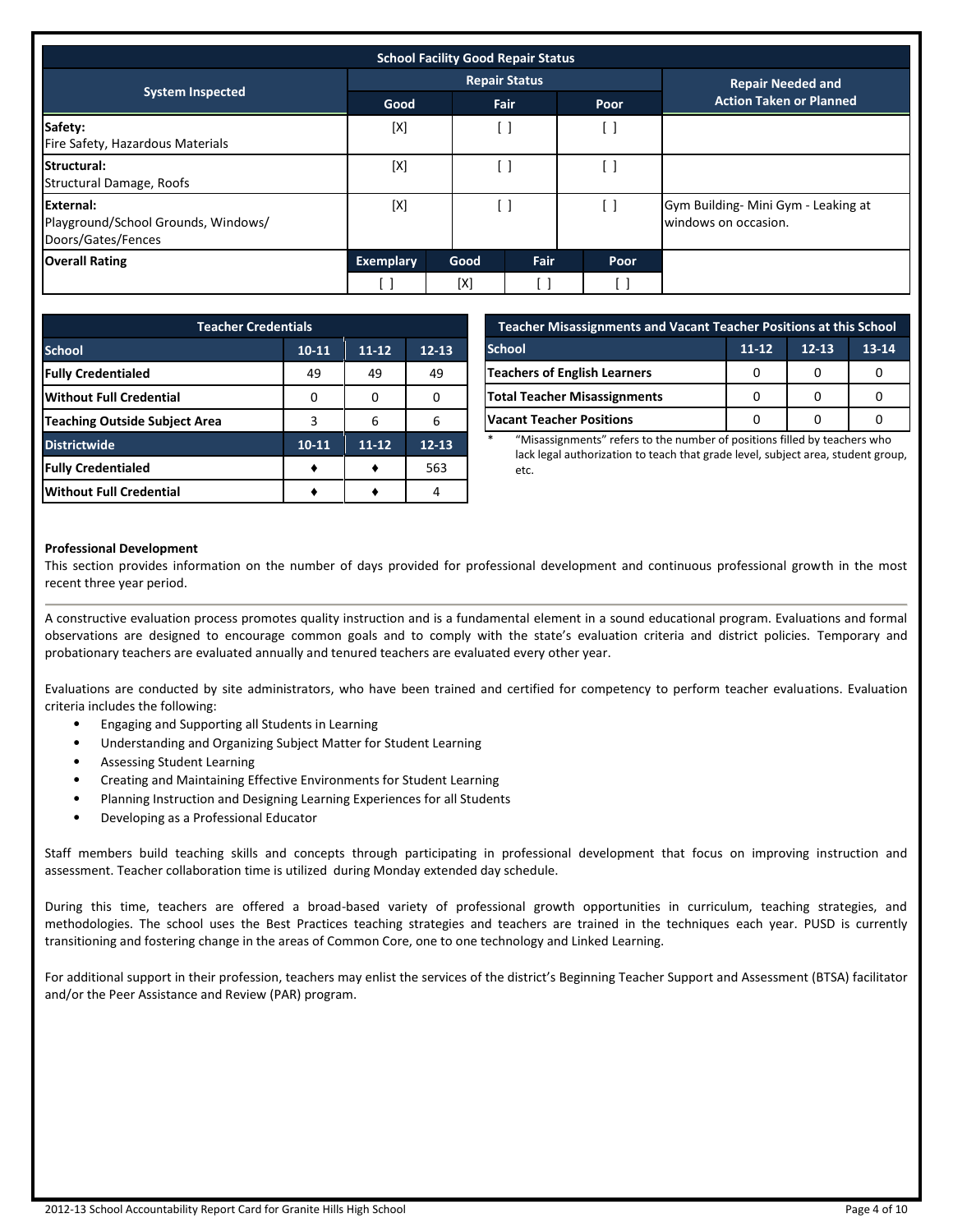#### **Core Academic Classes Taught by Highly Qualified Teachers**

The Federal Elementary and Secondary Education Act (ESEA), also known as No Child Left Behind (NCLB), requires that core academic subjects be taught by Highly Qualified Teachers, defined as having at least a bachelor's degree, an appropriate California teaching credential, and demonstrated core academic subject area competence. For more information, see the CDE *Improving Teacher and Principal Quality* webpage at: www.cde.ca.gov/nclb/sr/tq/

| <b>Percent of Classes In Core Academic Subjects</b><br><b>Core Academic Classes Taught by Highly Qualified Teachers</b> |                                                                                                                  |     |  |  |  |
|-------------------------------------------------------------------------------------------------------------------------|------------------------------------------------------------------------------------------------------------------|-----|--|--|--|
| <b>Location of Classes</b>                                                                                              | <b>Taught by Highly</b><br><b>Not Taught by Highly</b><br><b>Qualified Teachers</b><br><b>Qualified Teachers</b> |     |  |  |  |
| <b>This School</b>                                                                                                      | 99.5                                                                                                             | 0.5 |  |  |  |
| <b>Districtwide</b>                                                                                                     |                                                                                                                  |     |  |  |  |
| <b>All Schools</b>                                                                                                      | 98.2                                                                                                             | 1.8 |  |  |  |
| <b>High-Poverty Schools</b>                                                                                             | 98.2                                                                                                             | 1.8 |  |  |  |
| Low-Poverty Schools                                                                                                     | 0.0                                                                                                              | 0.0 |  |  |  |

High-poverty schools are defined as those schools with student eligibility of approximately 40 percent or more in the free and reduced price meals program. Low-poverty schools are those with student eligibility of approximately 25 percent or less in the free and reduced price meals program.

| <b>Academic Counselors and Other Support Staff at this School</b> |   |  |  |  |
|-------------------------------------------------------------------|---|--|--|--|
| <b>Number of Full-Time Equivalent (FTE)</b>                       |   |  |  |  |
| <b>Academic Counselor</b>                                         |   |  |  |  |
| Social/Behavioral or Career Development Counselor                 |   |  |  |  |
| Library Media Teacher (Librarian)                                 |   |  |  |  |
| Library Media Services Staff (Paraprofessional)                   | 1 |  |  |  |
| Psychologist                                                      |   |  |  |  |
| <b>Social Worker</b>                                              |   |  |  |  |
| Nurse                                                             |   |  |  |  |
| Speech/Language/Hearing Specialist                                |   |  |  |  |
| <b>Resource Specialist</b>                                        |   |  |  |  |
| Other                                                             |   |  |  |  |
| <b>Average Number of Students per Staff Member</b>                |   |  |  |  |
| <b>Academic Counselor</b>                                         |   |  |  |  |

One Full-Time Equivalent (FTE) equals one staff member working full-time; one FTE could also represent two staff members who each work 50 percent of full-time.

| <b>Expenditures Per Pupil and School Site Teacher Salaries</b><br>(Fiscal Year 2011-12) |                                        |                   |                                 |          |  |
|-----------------------------------------------------------------------------------------|----------------------------------------|-------------------|---------------------------------|----------|--|
| <b>Expenditures Per Pupil</b><br>Average                                                |                                        |                   |                                 |          |  |
| Level                                                                                   | <b>Total</b>                           | <b>Restricted</b> | <b>Teacher</b><br><b>Salary</b> |          |  |
| <b>School Site</b>                                                                      | \$6,853                                | \$727             | \$6,126                         | \$65,867 |  |
| <b>District</b>                                                                         |                                        |                   | \$6,336                         | \$69,248 |  |
| <b>State</b>                                                                            | \$5,537                                |                   |                                 | \$68,841 |  |
| <b>Percent Difference: School Site/District</b><br>$-3.3$<br>$-4.9$                     |                                        |                   |                                 |          |  |
|                                                                                         | Percent Difference: School Site/ State |                   | 10.6                            | $-4.3$   |  |

Supplemental/Restricted expenditures come from money whose use is controlled by law or by a donor. Money that is designated for specific purposes by the district or governing board is not considered restricted.

Basic/Unrestricted expenditures are from money whose use, except for general guidelines, is not controlled by law or by a donor.

For detailed information on school expenditures for all districts in California, see the CDE Current Expense of Education & Per-pupil Spending webpage at www.cde.ca.gov/ds/fd/ec/. For information on teacher salaries for all districts in California, see the CDE Certificated Salaries & Benefits webpage at www.cde.ca.gov/ds/fd/cs/. To look up expenditures and salaries for a specific school district, see the Ed-Data Web site at: www.ed-data.org.

| <b>Teacher and Administrative Salaries (Fiscal Year 2011-12)</b>              |                                  |                                                                  |  |  |  |
|-------------------------------------------------------------------------------|----------------------------------|------------------------------------------------------------------|--|--|--|
| Category                                                                      | <b>District</b><br><b>Amount</b> | <b>State Average for</b><br><b>Districts In Same</b><br>Category |  |  |  |
| <b>Beginning Teacher Salary</b>                                               | \$42,106                         | \$40,933                                                         |  |  |  |
| <b>Mid-Range Teacher Salary</b>                                               | \$63,598                         | \$65,087                                                         |  |  |  |
| <b>Highest Teacher Salary</b>                                                 | \$82,129                         | \$84,436                                                         |  |  |  |
| <b>Average Principal Salary (ES)</b>                                          | \$123,392                        | \$106,715                                                        |  |  |  |
| <b>Average Principal Salary (MS)</b>                                          | \$114,481                        | \$111,205                                                        |  |  |  |
| <b>Average Principal Salary (HS)</b>                                          | \$124,594                        | \$120,506                                                        |  |  |  |
| <b>Superintendent Salary</b>                                                  | \$155,487                        | \$207,812                                                        |  |  |  |
| <b>Percent of District Budget</b>                                             |                                  |                                                                  |  |  |  |
| <b>Teacher Salaries</b>                                                       | 38.9%                            | 39.8%                                                            |  |  |  |
| <b>Administrative Salaries</b>                                                | 4.0%                             | 5.1%                                                             |  |  |  |
| For detailed information on coloring can the CDE Cortificated Coloring 0<br>* |                                  |                                                                  |  |  |  |

\* For detailed information on salaries, see the CDE Certificated Salaries & Benefits webpage at www.cde.ca.gov/ds/fd/cs/.

#### **Types of Services Funded (Fiscal Year 2012-13)**

This section provides specific information about the types of programs and services available at the school that support and assists students. For example, this narrative may include information about supplemental educational services related to the school's federal Program Improvement (PI) status.

In addition to general state funding, Porterville Unified School District received state and federal categorical funding for the following support programs:

- Title I, Basic Grant
- Title II, Teacher Quality & Technology
- Title III, Limited English Proficiency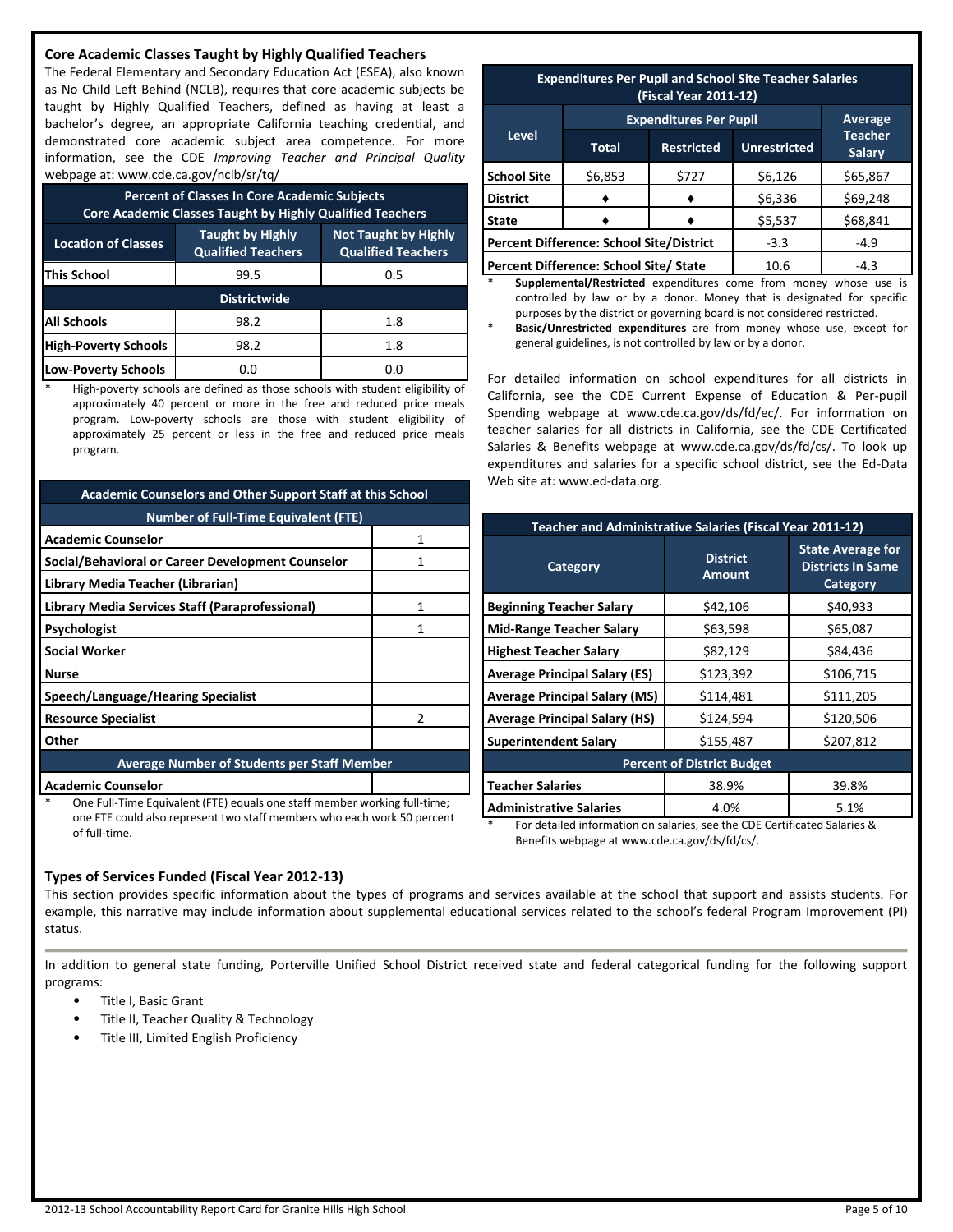#### **Quality, Currency, Availability of Textbooks and Instructional Materials (School Year 2013-14)**

This section describes whether the textbooks and instructional materials used at the school are from the most recent adoption; whether there are sufficient textbooks and instruction materials for each student; and information about the school's use of any supplemental curriculum or non-adopted textbooks or instructional materials.

#### **Year and month in which data were collected:** December 2011

Porterville Unified School District held a Public Hearing on September 6, 2011 and determined that each school has sufficient and good quality textbooks, instructional materials, or science lab equipment pursuant to the settlement of Williams vs. the State of California. All students, including English Learners, are given their own individual standards-aligned textbooks or instructional materials, or both, in core subjects for use in the classroom and to take home. The chart below displays data collected in December 2011, regarding textbooks in use during the 2011-12 school year.

| <b>Textbooks and Instructional Materials</b>                                         |      |                                                               |  |  |  |
|--------------------------------------------------------------------------------------|------|---------------------------------------------------------------|--|--|--|
| <b>Core Curriculum Area</b>                                                          |      | <b>Textbooks and Instructional Materials/Year of Adoption</b> |  |  |  |
| <b>Reading/Language Arts</b><br>The textbooks listed are from most recent adoption:  | Yes  | Glencoe/McGraw Hill<br>Adopted 2000                           |  |  |  |
| Percent of students lacking their own assigned textbook:                             | 0.0% | <b>Globe Book Company</b><br>Adopted 1999                     |  |  |  |
|                                                                                      |      | MacMillan/McGraw Hill<br>Adopted 1999                         |  |  |  |
|                                                                                      |      | <b>McDougal Littell</b><br>Adotped 2005                       |  |  |  |
| <b>Mathematics</b>                                                                   |      | Addison-Wesley                                                |  |  |  |
| The textbooks listed are from most recent adoption:                                  | Yes  | Adopted 2003                                                  |  |  |  |
| Percent of students lacking their own assigned textbook:                             | 0.0% | Brooks/Cole<br>Adopted 2001                                   |  |  |  |
|                                                                                      |      | <b>CPM Educational</b><br>Adotped 1999                        |  |  |  |
|                                                                                      |      | <b>McDougal Littell</b><br>Adopted 2006                       |  |  |  |
| <b>Science</b>                                                                       |      | Glencoe                                                       |  |  |  |
| The textbooks listed are from most recent adoption:                                  | Yes  | Adopted 2004                                                  |  |  |  |
| Percent of students lacking their own assigned textbook:                             | 0.0% | <b>McDougal Littell</b><br>Adopted 2006                       |  |  |  |
|                                                                                      |      | <b>Prentice Hall</b><br>Adopted 2009                          |  |  |  |
|                                                                                      |      | Thomson Learning<br>Adopted 2002                              |  |  |  |
| <b>History-Social Science</b><br>The textbooks listed are from most recent adoption: | Yes  | Glencoe<br>Adopted 1999                                       |  |  |  |
| Percent of students lacking their own assigned textbook:                             | 0.0% | <b>McDougal Littell</b><br>Adopted 2006                       |  |  |  |
|                                                                                      |      | McGraw-Hill<br>Adopted 1999                                   |  |  |  |
|                                                                                      |      | <b>Prentice Hall</b><br>Adopted 1999                          |  |  |  |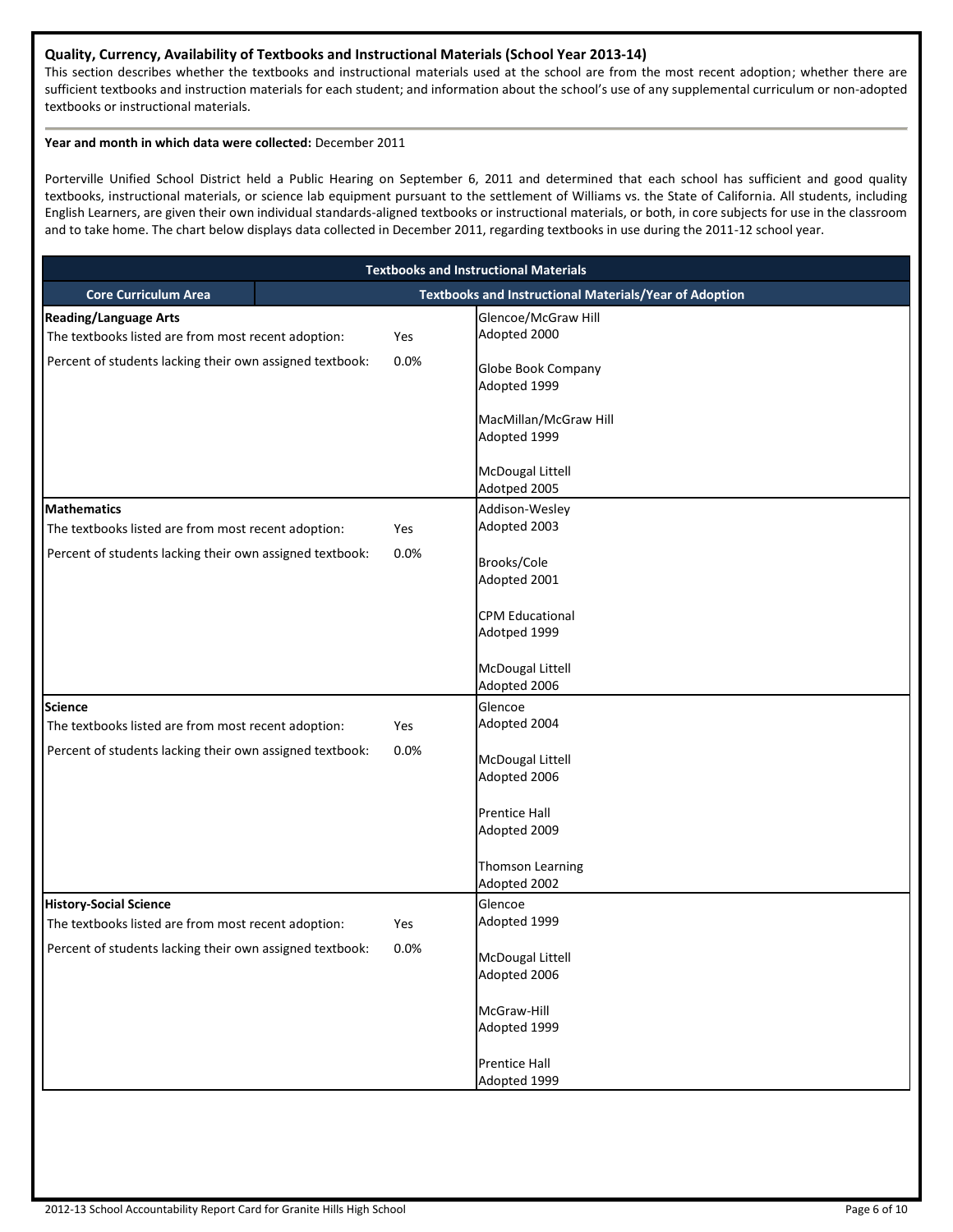Note: Scores are not shown when the number of students tested is ten or less, either because the number of students in this category is too small for statistical accuracy or to protect student privacy.

The Standardized Testing and Reporting (STAR) Program consists of several key components, including:

- **California Standards Tests (CSTs)**, which include Englishlanguage arts (ELA) and mathematics (Math) in grades two through eleven; science in grades five, eight, and nine through eleven; and history-social science (H-SS) in grades eight, and nine through eleven.
- **California Modified Assessment (CMA)**, an alternate assessment that is based on modified achievement standards in ELA for grades three through eleven; mathematics for grades three through seven, Algebra I, and Geometry; and science in grades five and eight, and Life Science in grade ten. The CMA is designed to assess those students whose disabilities preclude them from achieving grade-level proficiency on an assessment of the California content standards with or without accommodations.
- **California Alternate Performance Assessment (CAPA)**, includes ELA and mathematics in grades two through eleven, and science for grades five, eight, and ten. The CAPA is given to those students with significant cognitive disabilities whose disabilities prevent them from taking either the CSTs with accommodations or modifications or the CMA with accommodations.

The assessments under the STAR Program show how well students are doing in relation to the state content standards. On each of these assessments, student scores are reported as performance levels.

For detailed information regarding the STAR Program results for each grade and performance level, including the Percent of Students not tested, see the CDE STAR Results Web site at star.cde.ca.gov.

| <b>STAR Results for All Students - Three-Year Comparison</b> |                                                              |           |           |                            |           |           |           |           |    |
|--------------------------------------------------------------|--------------------------------------------------------------|-----------|-----------|----------------------------|-----------|-----------|-----------|-----------|----|
|                                                              | <b>Percent of Students Scoring at Proficient or Advanced</b> |           |           |                            |           |           |           |           |    |
| <b>Subject</b>                                               | <b>School</b><br><b>District</b><br><b>State</b>             |           |           |                            |           |           |           |           |    |
|                                                              | $10-11$                                                      | $11 - 12$ | $12 - 13$ | $10-11$                    | $11 - 12$ | $10 - 11$ | $11 - 12$ | $12 - 13$ |    |
| <b>ELA</b>                                                   | 39                                                           | 40        | 44        | 42                         | 45        | 42        | 54        | 56        | 55 |
| Math                                                         | 14                                                           | 21        | 20        | 41                         | 44        | 41        | 49        | 50        | 50 |
| <b>Science</b>                                               | 31                                                           | 38        | 38        | 57<br>44<br>44<br>60<br>44 |           |           |           |           |    |
| H-SS                                                         | 36                                                           | 45        | 38        | 35                         | 37        | 36        | 48        | 49        | 49 |

#### **Internet Access**

Internet access is available at public libraries and other locations that are publicly accessible. Access to the Internet at libraries and public locations is generally provided on a first-come, first-served basis. Other use restrictions may include the hours of operation, the length of time that a workstation may be used (depending on availability), the types of software programs available on a workstation, and the ability to print documents.

#### **2013 STAR Results by Student Group**

| Group                                                          | <b>Percent of Students Scoring at</b><br><b>Proficient or Advanced</b> |             |                |        |  |
|----------------------------------------------------------------|------------------------------------------------------------------------|-------------|----------------|--------|--|
|                                                                | <b>ELA</b>                                                             | <b>Math</b> | <b>Science</b> | $H-SS$ |  |
| All Students in the LEA                                        | 42                                                                     | 41          | 44             | 36     |  |
| All Student at the School                                      | 44                                                                     | 20          | 38             | 38     |  |
| Male                                                           | 39                                                                     | 18          | 40             | 42     |  |
| Female                                                         | 50                                                                     | 22          | 36             | 33     |  |
| <b>Black or African American</b>                               |                                                                        |             |                |        |  |
| American Indian or Alaska Native                               |                                                                        |             |                |        |  |
| Asian                                                          |                                                                        |             |                |        |  |
| <b>Filipino</b>                                                |                                                                        |             |                |        |  |
| <b>Hispanic or Latino</b>                                      | 42                                                                     | 20          | 35             | 34     |  |
| <b>Native Hawaiian/Pacific Islander</b>                        |                                                                        |             |                |        |  |
| White                                                          | 57                                                                     | 20          | 53             | 64     |  |
| <b>Two or More Races</b>                                       |                                                                        |             |                |        |  |
| <b>Socioeconomically Disadvantaged</b>                         | 44                                                                     | 20          | 35             | 36     |  |
| <b>English Learners</b>                                        | 9                                                                      | 9           | 4              | 7      |  |
| <b>Students with Disabilities</b>                              | 5                                                                      | 13          | 6              | 8      |  |
| <b>Students Receiving Migrant</b><br><b>Education Services</b> | 44                                                                     | 20          | 31             | 33     |  |

## **California Physical Fitness Test Results**

The California Physical Fitness Test (PFT) is administered to students in grades five, seven, and nine only. This table displays by grade level the Percent of Students meeting the fitness standards for the most recent testing period. For detailed information regarding this test, and comparisons of a school's test results to the district and state, see the CDE PFT webpage at www.cde.ca.gov/ta/tg/pf/.

| <b>Grade</b> | <b>Percent of Students Meeting Fitness Standards</b> |          |             |  |  |  |
|--------------|------------------------------------------------------|----------|-------------|--|--|--|
| Level        | $4$ of 6                                             | $5$ of 6 | $6$ of $6'$ |  |  |  |
|              | ว าว                                                 | 19.3     | 34.7        |  |  |  |

#### **DataQuest**

DataQuest is an online data tool located on the CDE DataQuest webpage at dq.cde.ca.gov/dataquest/ that contains additional information about this school and comparisons of the school to the district, the county, and the state. Specifically, DataQuest is a dynamic system that provides reports for accountability (e.g., state Academic Performance Index [API], federal Adequate Yearly Progress [AYP]), test data, enrollment, high school graduates, dropouts, course enrollments, staffing, and data regarding English learners.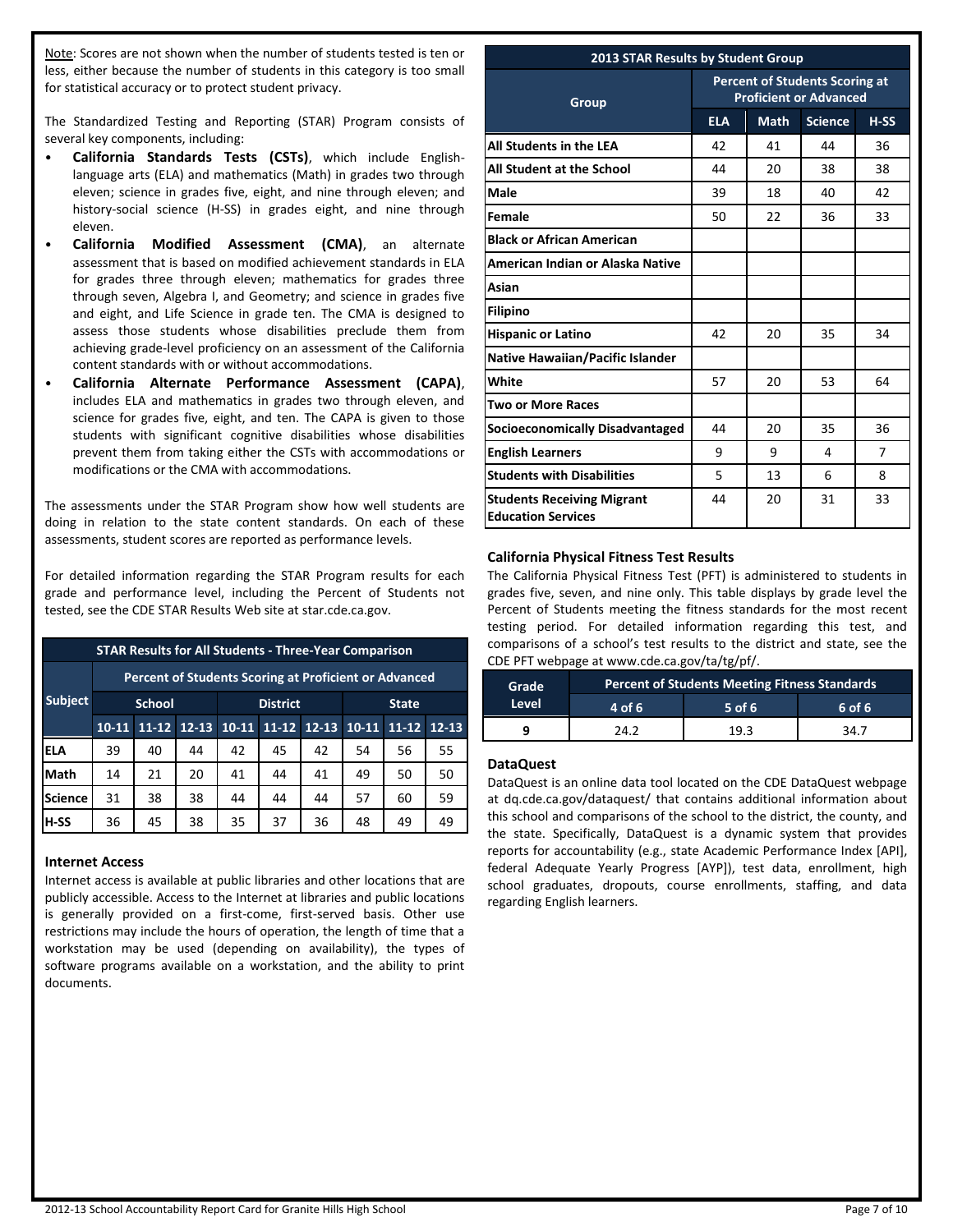#### **Academic Performance Index**

The Academic Performance Index (API) is an annual measure of state academic performance and progress of schools in California. API scores range from 200 to 1,000, with a statewide target of 800. For detailed information about the API, see the CDE API webpage at www.cde.ca.gov/ta/ac/ap/.

| API Growth by Student Group - Three-Year Comparison |                          |           |           |  |
|-----------------------------------------------------|--------------------------|-----------|-----------|--|
|                                                     | <b>Actual API Change</b> |           |           |  |
| Group                                               | $10 - 11$                | $11 - 12$ | $12 - 13$ |  |
| All Students at the School                          | $-7$                     | 44        | $-13$     |  |
| <b>Black or African American</b>                    |                          |           |           |  |
| American Indian or Alaska Native                    |                          |           |           |  |
| Asian                                               |                          |           |           |  |
| <b>Filipino</b>                                     |                          |           |           |  |
| <b>Hispanic or Latino</b>                           | -9                       | 48        | $-15$     |  |
| Native Hawaiian/Pacific Islander                    |                          |           |           |  |
| White                                               | $-3$                     | 28        |           |  |
| Two or More Races                                   |                          |           |           |  |
| <b>Socioeconomically Disadvantaged</b>              | $-5$                     | 46        | $-14$     |  |
| <b>English Learners</b>                             | -4                       | 30        | $-24$     |  |
| <b>Students with Disabilities</b>                   |                          |           |           |  |

#### **Academic Performance Index Ranks - Three-Year Comparison**

This table displays the school's statewide and similar schools' API ranks. The **statewide API rank** ranges from 1 to 10. A statewide rank of 1 means that the school has an API score in the lowest ten percent of all schools in the state, while a statewide rank of 10 means that the school has an API score in the highest ten percent of all schools in the state. The **similar schools API rank** reflects how a school compares to 100 statistically matched "similar schools." A similar schools rank of 1 means that the school's academic performance is comparable to the lowest performing ten schools of the 100 similar schools, while a similar schools rank of 10 means that the school's academic performance is better than at least 90 of the 100 similar schools.

| Academic Performance Index Ranks - Three-Year Comparison |                      |  |  |  |  |  |
|----------------------------------------------------------|----------------------|--|--|--|--|--|
| <b>API Rank</b>                                          | 2010<br>2012<br>2011 |  |  |  |  |  |
| <b>lStatewide</b>                                        |                      |  |  |  |  |  |
| lSimilar Schools                                         |                      |  |  |  |  |  |

#### **Federal Intervention Program (School Year 2013-14)**

Schools and districts receiving federal Title I funding enter Program Improvement (PI) if they do not make AYP for two consecutive years in the same content area (ELA or mathematics) or on the same indicator (API or graduation rate). After entering PI, schools and districts advance to the next level of intervention with each additional year that they do not make AYP. For detailed information about PI identification, see the CDE PI Status Determinations webpage: www.cde.ca.gov/ta/ac/ay/tidetermine.asp.

| <b>Indicator</b>                                    | <b>School</b> | <b>District</b> |
|-----------------------------------------------------|---------------|-----------------|
| <b>Program Improvement Status</b>                   | In PI         | In PI           |
| <b>First Year of Program Improvement</b>            | 2009-2010     | 2006-2007       |
| Year in Program Improvement<br>Year 5               |               | Year 3          |
| Number of Schools Currently in Program Improvement  | 17            |                 |
| Percent of Schools Currently in Program Improvement | 89.5          |                 |

# **API Growth by Student Group - 2013 Growth API Comparison**

This table displays, by student group, the number of students included in the API and the 2013 Growth API (API-G) at the school, district, and state level.

| Group                   |                 | <b>School</b>  | <b>District</b> | <b>State</b> |
|-------------------------|-----------------|----------------|-----------------|--------------|
| <b>All Students</b>     | <b>Students</b> | 769            | 10,065          | 4,655,989    |
| at the School           | API-G           | 731            | 742             | 790          |
| <b>Black or</b>         | <b>Students</b> | 4              | 41              | 296,463      |
| African American        | <b>API-G</b>    |                | 742             | 708          |
| American Indian or      | <b>Students</b> | $\overline{7}$ | 233             | 30,394       |
| Alaska Native           | API-G           |                | 683             | 743          |
| Asian                   | <b>Students</b> | 8              | 180             | 406,527      |
|                         | API-G           |                | 815             | 906          |
| <b>Filipino</b>         | <b>Students</b> | 6              | 93              | 121,054      |
|                         | API-G           |                | 820             | 867          |
| <b>Hispanic</b>         | <b>Students</b> | 655            | 7,923           | 2,438,951    |
| or Latino               | API-G           | 725            | 735             | 744          |
| Native Hawaiian/        | <b>Students</b> | 3              | 26              | 25,351       |
| <b>Pacific Islander</b> | API-G           |                | 655             | 774          |
| White                   | <b>Students</b> | 80             | 1,452           | 1,200,127    |
|                         | API-G           | 784            | 775             | 853          |
| Two                     | <b>Students</b> | 4              | 94              | 125,025      |
| or More Races           | API-G           |                | 758             | 824          |
| Socioeconomically       | <b>Students</b> | 692            | 8,452           | 2,774,640    |
| <b>Disadvantaged</b>    | API-G           | 725            | 730             | 743          |
| <b>English Learners</b> | <b>Students</b> | 295            | 3,765           | 1,482,316    |
|                         | API-G           | 646            | 689             | 721          |
| <b>Students</b>         | <b>Students</b> | 40             | 579             | 527,476      |
| with Disabilities       | <b>API-G</b>    | 405            | 494             | 615          |

## **Adequate Yearly Progress**

The federal ESEA requires that all schools and districts meet the following Adequate Yearly Progress (AYP) criteria:

- Participation rate on the state's standards-based assessments in ELA and mathematics
- Percent proficient on the state's standards-based assessments in ELA and mathematics
- API as an additional indicator
- Graduation rate (for secondary schools)

Detailed information about AYP, can be found at the CDE Adequate Yearly Progress (AYP) webpage at www.cde.ca.gov/ta/ac/ay/.

| <b>AYP Criteria</b>                           | <b>School</b> | <b>District</b> |
|-----------------------------------------------|---------------|-----------------|
| <b>Made AYP Overall</b>                       | No            | No              |
| Met Participation Rate: English-Language Arts | Yes           | Yes             |
| Met Participation Rate: Mathematics           | Yes           | Yes             |
| Met Percent Proficient: English-Language Arts | No            | No              |
| Met Percent Proficient: Mathematics           | No            | No              |
| <b>IMet API Criteria</b>                      | No            | No              |
| Met Graduation Rate (if applicable)           | Yes           | No              |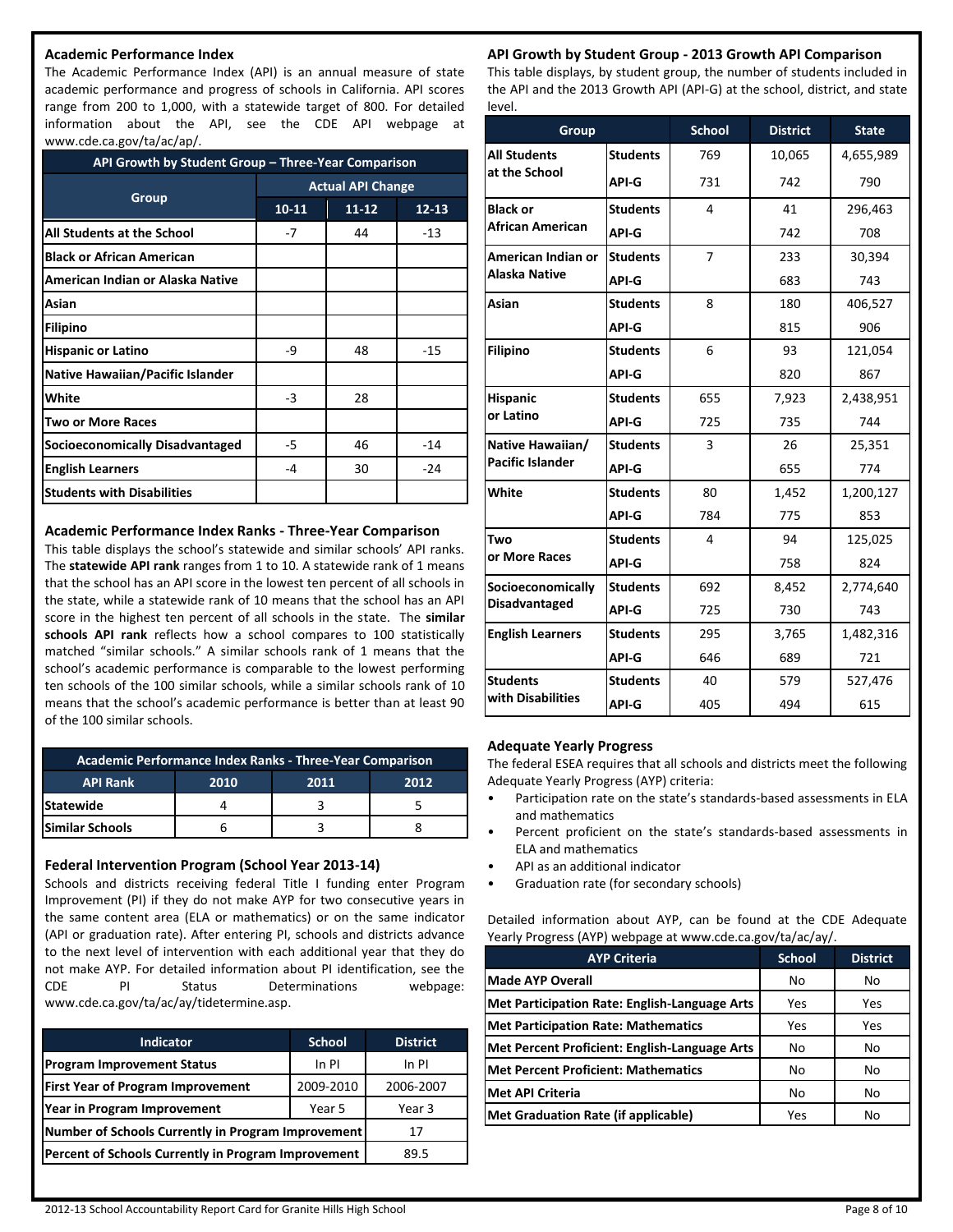#### **Admission Requirements for California's Public Universities**

#### **University of California**

Admission requirements for the University of California (UC) follow guidelines set forth in the Master Plan, which requires that the top oneeighth of the state's high school graduates, as well as those transfer students who have successfully completed specified college course work, be eligible for admission to the UC. These requirements are designed to ensure that all eligible students are adequately prepared for Universitylevel work.

For general admissions requirements, please visit the UC Admissions Information webpage at www.universityofcalifornia.edu/admissions/. (Outside source)

#### **California State University**

Eligibility for admission to the California State University (CSU) is determined by three factors:

- Specific high school courses
- Grades in specified courses and test scores
- Graduation from high school

Some campuses have higher standards for particular majors or students who live outside the local campus area. Because of the number of students who apply, a few campuses have higher standards (supplementary admission criteria) for all applicants. Most CSU campuses have local admission guarantee policies for students who graduate or transfer from high schools and colleges that are historically served by a CSU campus in that region. For admission, application, and fee information see the CSU webpage at

www.calstate.edu/admission/admission.shtml. (Outside source)

#### **Completion of High School Graduation Requirements**

This table displays, by student group, the number of students who were a part of the school's most recent graduating class for which CDE has available data and meet all state and local graduation requirements for grade twelve completion, including having passed both the ELA and mathematics portions of the CAHSEE or received a local waiver or state exemption.

| <b>Completion of High School Graduation Requirements</b> |                                 |                 |              |  |  |
|----------------------------------------------------------|---------------------------------|-----------------|--------------|--|--|
|                                                          | <b>Graduating Class of 2013</b> |                 |              |  |  |
| Group                                                    | <b>School</b>                   | <b>District</b> | <b>State</b> |  |  |
| <b>All Students</b>                                      | 236                             | 1,226           |              |  |  |
| <b>Black or African American</b>                         | 2                               | 12              |              |  |  |
| American Indian or Alaska Native                         | 2                               | 18              |              |  |  |
| Asian                                                    | $\mathfrak{p}$                  | 25              |              |  |  |
| <b>Filipino</b>                                          | 2                               | 34              |              |  |  |
| <b>Hispanic or Latino</b>                                | 192                             | 818             |              |  |  |
| <b>Native Hawaiian/Pacific Islander</b>                  |                                 | 1               |              |  |  |
| White                                                    | 33                              | 308             |              |  |  |
| Two or More Races                                        | 1                               | 4               |              |  |  |
| <b>Socioeconomically Disadvantaged</b>                   | 214                             | 856             |              |  |  |
| <b>English Learners</b>                                  | 81                              | 351             |              |  |  |
| <b>Students with Disabilities</b>                        | 7                               | 41              |              |  |  |

| <b>Dropout Rate and Graduation Rate</b>           |                 |       |       |  |  |  |  |
|---------------------------------------------------|-----------------|-------|-------|--|--|--|--|
| 2009-10<br>2010-11<br>2011-12<br><b>Indicator</b> |                 |       |       |  |  |  |  |
| Dropout Rate (1-year)                             | 11.30           | 16.40 | 10.60 |  |  |  |  |
| <b>Graduation Rate</b>                            | 79.66           | 88.36 | 83.58 |  |  |  |  |
|                                                   | <b>District</b> |       |       |  |  |  |  |
| Dropout Rate (1-year)                             | 17.80           | 19.30 | 16.40 |  |  |  |  |
| <b>Graduation Rate</b>                            | 83.12           | 78.07 | 80.42 |  |  |  |  |
| Dropout Rate (1-year)                             | 16.60           | 14.70 | 13.10 |  |  |  |  |
| <b>Graduation Rate</b>                            | 80.53           | 77.14 | 78.73 |  |  |  |  |

The National Center for Education Statistics graduation rate as reported in AYP is provided in this table.

#### **California High School Exit Examination**

The California High School Exit Examination (CAHSEE) is primarily used as a graduation requirement. However, the grade ten results of this exam are also used to establish the percentages of students at three proficiency levels (not proficient, proficient, or advanced) in ELA and mathematics to compute AYP designations required by the federal ESEA, also known as NCLB. For detailed information regarding CAHSEE results, see the CDE CAHSEE Web site at cahsee.cde.ca.gov/.

| <b>CAHSEE Results for All Students - Three-Year Comparison</b><br><b>Percent of Students Scoring at Proficient or Advanced</b> |                               |    |    |  |  |  |  |  |
|--------------------------------------------------------------------------------------------------------------------------------|-------------------------------|----|----|--|--|--|--|--|
| <b>Subject</b>                                                                                                                 | 2010-11<br>2011-12<br>2012-13 |    |    |  |  |  |  |  |
| <b>English-Language Arts</b>                                                                                                   | 38                            | 46 | 41 |  |  |  |  |  |
| <b>Mathematics</b>                                                                                                             | 47                            | 43 | 43 |  |  |  |  |  |
| <b>District</b>                                                                                                                |                               |    |    |  |  |  |  |  |
| <b>English-Language Arts</b>                                                                                                   | 46                            | 46 | 43 |  |  |  |  |  |
| <b>Mathematics</b>                                                                                                             | 51                            | 49 | 49 |  |  |  |  |  |
| <b>English-Language Arts</b>                                                                                                   | 59                            | 56 | 57 |  |  |  |  |  |
| <b>Mathematics</b>                                                                                                             | 56                            | 58 | 60 |  |  |  |  |  |

| Advanced Placement Courses (School Year 2011-12) |                                                   |                                                              |  |  |  |  |
|--------------------------------------------------|---------------------------------------------------|--------------------------------------------------------------|--|--|--|--|
| <b>Subject</b>                                   | <b>Number of</b><br><b>AP Courses</b><br>Offered* | <b>Percent of</b><br><b>Students In</b><br><b>AP Courses</b> |  |  |  |  |
| <b>Computer Science</b>                          |                                                   |                                                              |  |  |  |  |
| <b>English</b>                                   | 4                                                 |                                                              |  |  |  |  |
| <b>Fine and Performing Arts</b>                  |                                                   |                                                              |  |  |  |  |
| <b>Foreign Language</b>                          | 4                                                 |                                                              |  |  |  |  |
| <b>Mathematics</b>                               | $\mathfrak{p}$                                    |                                                              |  |  |  |  |
| <b>Science</b>                                   | 5                                                 |                                                              |  |  |  |  |
| <b>Social Science</b>                            | 4                                                 |                                                              |  |  |  |  |
| All courses                                      | 19                                                | 2.9                                                          |  |  |  |  |

Where there are student course enrollments.